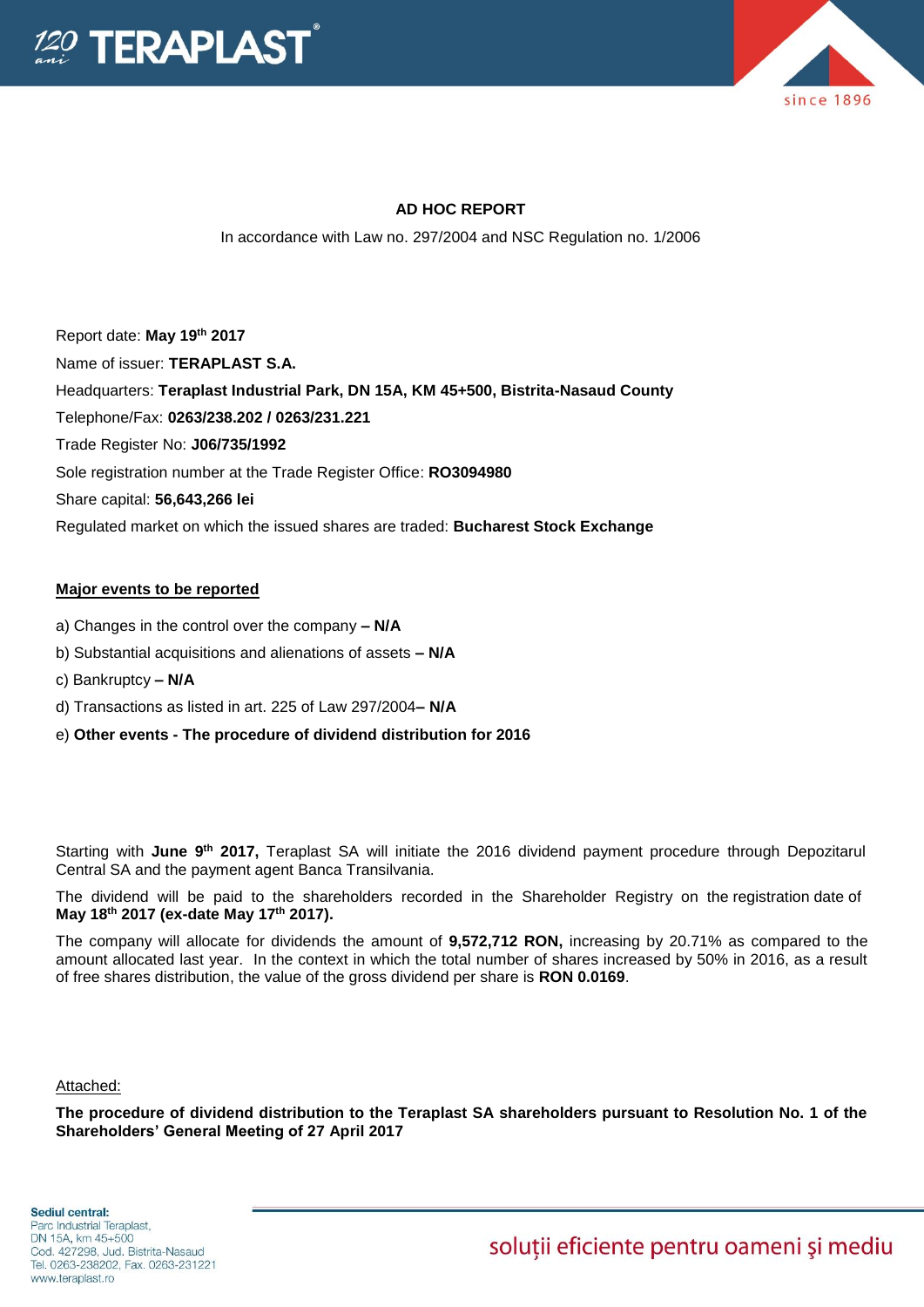#### **IMPORTANT NOTICE**

#### **The procedure of dividend distribution to the Teraplast SA shareholders pursuant to Resolution No. 1 of the Shareholders' General Meeting of 27 April 2017**

Pursuant to Resolution No.1 of the Teraplast S.A. Shareholders' General Meeting of 27 April 2017 an amount of RON 9,572,712 was approved for distribution from the net profit of the year 2016 as dividends **(the gross dividend amounts to the gross value of RON 0.0169 /share).**

Dividends shall be paid starting from **9 June 2017 – Date of payment** both for payments made by bank transfer and in cash to the shareholders recorded in the Register of Shareholders of Teraplast S.A. **on 18 May 2017 – Date of registration**. The date ex-date is 17.05.2017.

The tax on the dividends shall be calculated and withheld by Teraplast SA from the gross dividend in compliance with the relevant legal provisions, where applicable.

The fee for dividend payment in cash or by bank transfer shall be incurred by Teraplast SA.

The changes in the data in the Register of Shareholder (change of name, address, identity data etc.) can be made only by Depozitarul Central S.A., registered office in Bucharest B-dul Carol I, nr. 34-36, sector 2, floor 3, upon the shareholder's / interested party's request.

The fees for the amendment of the personal data in the Register of Shareholders of Teraplast kept by Depozitarul Central SA or for the IBAN collection form shall be incumbent on the bearers of the financial instruments.

#### **Means of payment of the dividends:**

#### **I. Payments by bank transfer**

Starting from the date of this notice **the natural person or corporate body shareholders unrepresented by the Participant who wish their dividends to be paid by bank transfer** can request the necessary documents and send them to Depozitarul Central S.A. The Central Depository shall pay the dividends **by bank transfer starting from 09.06.2017,** after having received and assessed the documentation as follows:

**1.** *The natural person bearers of financial instruments, in person or by a legal or official representative* shall submit to the Central Depository the IBAN collection form indicating the bank and the account number (IBAN) open on the name of the bearer of the financial instruments (the template is available on the website of the Central Depository - [www.depozitarulcentral.ro\)](http://www.depozitarulcentral.ro/), together with:

• a copy of the valid ID card with legible NIC No. – signed by the bearer as a "certified true copy of the original":

 original banking statement or a document issued by the bank (signed and sealed) confirming the existence of the bank account on the name of the bearer of the financial instruments also mentioning the IBAN;

• the copy of the documents confirming the position of the signatory of the request of legal or official representative if required, signed by the bearer as a "certified true copy of the original";

• the copy of the receipt confirming the payment of the IBAN collection fee;

- **2.** *The corporate body bearers of financial instruments by a legal or official representative* shall submit to the Central Depository the IBAN collection form indicating the bank and the account number (IBAN) open on the name of the bearer of the financial instruments (the template is available on the website of the Central Depository: www.depozitarulcentral.ro), together with:
	- a copy of the certificate of incorporation– signed by the bearer as a "certified true copy of the original";

 a copy of the document certifying the person's capacity of legal representative of the company (Certificate of good standing issued by the Registrar of Companies / or a similar body – for foreign  $comparies$  – signed by the bearer as a "certified true copy of the original";

 a copy of the documents certifying the applicant's capacity of official representative of the company if applicable - signed by the bearer as a "certified true copy of the original";

- original banking statement or a document issued by the bank (signed and sealed) confirming the existence of the bank account on the name of the bearer company also mentioning the IBAN;
- the copy of the receipt confirming the payment of the IBAN collection fee;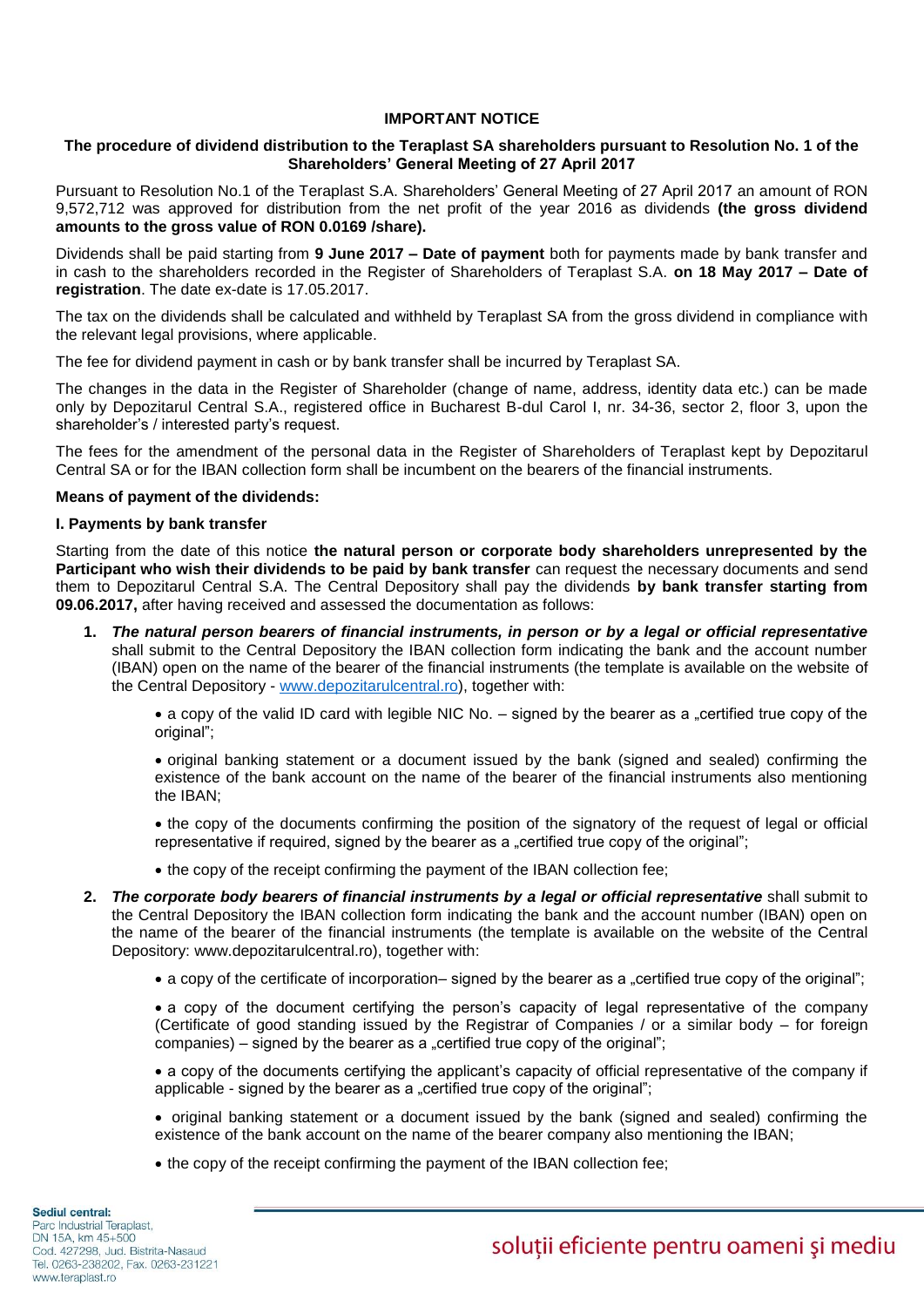## *3. If natural person client comes in person any Banca Transilvania agency the payment can be made by bank transfer, too upon his/her request.*

The documents submitted in a foreign language shall be accompanied by a notarized translation into Romanian, and if they were issued by a foreign authority, they will bear the apostille or super legalization as the case may be.

If you want your payment to be made by bank transfer on the Date of payment, i.e. 09.06.2017, the IBAN collection forms must be received by the Central Depository at least 4 days before the payment date.

The IBAN collection forms shall be sent to: Depozitarul Central SA – Bucharest, Bdul Carol I nr. 34-36, etaj. 3, sector 2 or submitted directly to Depozitarul Central S.A.

All the aforementioned requests shall also contain the e-mail and the phone number which the shareholders or the agents/representatives can be contacted at for any further clarification.

## **II. Payments in cash**

**For the natural person shareholders who are not represented by a Participant** (Custodian banks or brokers, participants to the compensation and settlement system and the register of the Central Depository) who do not request and/or send the necessary documents for the payment by bank transfer, **the dividends can be paid in cash at any of the cash desks of Banca Transilvania in the country**, via Depozitarul Central S.A., **starting from 09.06.2017 (date of payment).**

The natural person shareholders can go to the cash desks of Banca Transilvania anywhere in the country during the opening hours of the latter.

The dividends can be collected by the shareholders in person or by their legal or official representative as follows:

- 1. Any payment will be confirmed by signature of the person who takes the money, on the receipt for the payment.
- **2.** In the case of **Bearers unrepresented by a Participant, who are natural persons referring directly to the cash desks,** the money shall be paid against an ID card recording the NIC No. legibly. The Bearers unrepresented by a Participant shall be identified based on the information found in the relevant NIC No. field.
- **3.** In the case **of Bearers unrepresented by a Participant, who are non-resident natural persons referring directly to the cash desks,** the money shall be paid against their passport whose serial number shall match the data in the File.
- **4.** In the case **of Bearers unrepresented by a Participant, who are natural persons up to 14 years of age,** the money shall be paid to their legal representative in the matter, namely the underage person's guardian/parent against the following documents: the birth certificate of the Bearer unrepresented by a Participant containing the person's NIC no. + 1 certified true copy of the original document (the photocopy shall be withheld), the deed that ascertains the guardianship if the guardian is not a parent + 1 certified true copy of the original document (the photocopy shall be withheld), and the guardian's/parent's ID card + 1 certified true copy of the original document (the photocopy shall be withheld).
- **5.** In the case **of Bearers unrepresented by a Participant, who are conservatee natural persons***,* the money shall be paid by the conservator of the person against certain documents: the ID card of the Bearers unrepresented by a Participant containing the person's NIC no  $+$  1 certified true copy of the original document (the photocopy shall be withheld), the deed by which the conservatorship has been set up + certified true copy of the original document (the photocopy shall be withheld) as well as the conservator's ID card + 1 certified true copy of the original document (the photocopy shall be withheld).
- 6. In the case **of Bearers unrepresented by a Participant, who are natural persons not referring to the cash desks in person but rather authorize another person for this purpose,** the money shall be paid to the proxy of the person against certain documents: a notarized limited power of attorney that would contain the authorization for the collection of the amount issued not more than 3 years before the date of payment except for the cases in which the power of attorney has been granted for a period of time exceeding 3 years and is valid on the date of payment + 1 certified true copy of the original document (the photocopy shall be withheld) and the proxy's ID card + 1 certified true copy of the original document (the photocopy shall be withheld).
- 7. The documents submitted in a foreign language shall be accompanied by a notarized translation into Romanian, and if they were issued by a foreign authority, they will bear the apostille or super legalization as the case may be.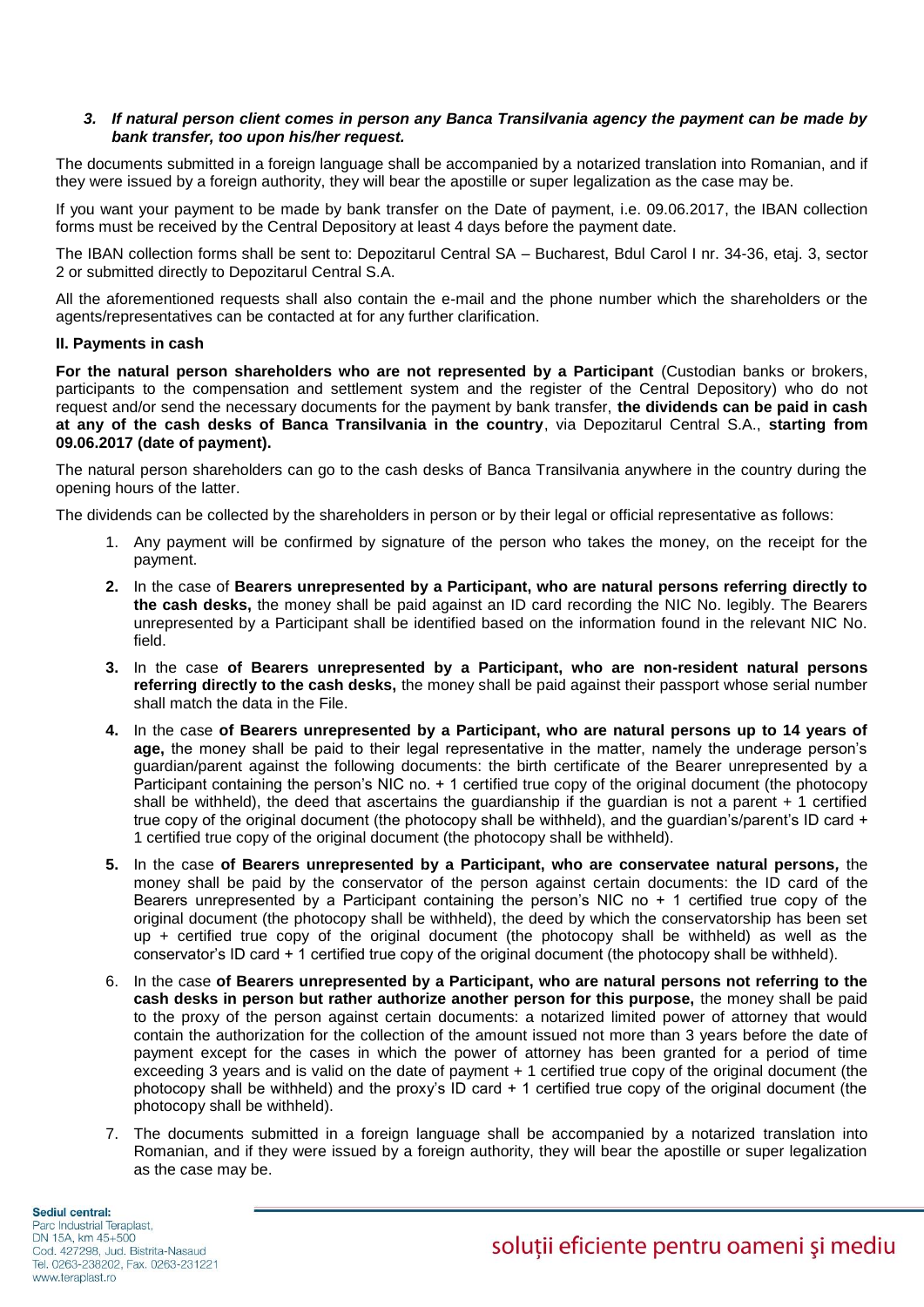### Exceptional situations:

The amounts will not be paid at the cash desk in the following cases:

- a) To the bearers unrepresented by a Participant of whose NIC in the papers presented at the desk is not the same with the one in the files, these being directed to the Depozitarul Central.
- b) To the inheritors of the deceased bearers unrepresented by the Participant existing in the files. These will be directed to the Depozitarul Central.
- c) In any other exceptional situation, which is not presented in the present Contract, case in which the bearers unrepresented by the Participant shall contact de Central Depositary.

## **The payment can also be done by bank transfer upon the request of the natural person client referring to any Banca Transilvania agency.**

**III. By Participants (Custodian banks or Brokers): Natural persons or corporate bodies / other entities who have already opened an account with the Participant (agent participant to the compensation and settlement system and the register of the Central Depository):**

*The bearer of financial instruments, natural persons, corporate bodies or other entities who have shares highlighted in Section 2 of the Register of Shareholders of Teraplast S.A. on the registration date* shall receive net dividends via the Central Depository in the Participants' accounts, opened to the banks of settlement, on the payment date 09.06.2017 if the said shareholders did not express and notify their option for deferred payment to the Participant or the Participant did not notify it to the Central Depository in the reporting on the date of registration.

*Investment funds without legal personality.* Not-withholding the dividend tax by reference to article 43 of the Tax Code to shareholders, investment funds without legal personality, as per Romanian capital market regulations, is subject to receipt by Teraplast (at the address Teraplast Industrial Park, DN 15A, km 45+500, Bistrita Nasaud county, in attention financial department) until May 31<sup>st</sup> 2017 of the following documents:

- statement signed by the legal representative/authorized person representing the investment fund attesting the fact that the investment fund does not have legal personality and also the identification information (sole registration code, as it is mentioned in the Shareholders Registry of Teraplast SA, available at the Depozitarul Central, the full name of the investment fund, registration number at ASF, number and the ASF notification date and its validity).
- Copy of the valid identification act for the legal representative/authorized person representing the investment fund – CI with CNP for Romania citizens or passport for the foreign citizens.
- Copy of the relevant document attesting the title of the person signing the declaration of legal representative/authorized person representing the investment fund.

Thus, in the case of non-resident shareholders represented by a Participant, Teraplast shall withhold dividend tax from the gross dividend at the standard tax rate in force provided by the Fiscal Code if such shareholders did not provide the documents mentioned above until May 31st 2017.

#### **IV. Special cases**

- **1.** *In the case of diseased natural person shareholders,* the dividends shall be paid upon the heirs' request by bank transfer or in cash only after the heirs previously requested to Depozitarul Central S.A. and had the share transfer registered to the heirs' name after the transfer of the inheritance, and Teraplast S.A. shall recalculate the dividends due to them.
- **2.** *Co-owned shares.* In the case of co-owned shares the dividends shall be paid according to the following instances:
	- In the case of payments made by bank transfer, the dividends due to the co-owners shall be transferred into the account indicated by all the co-owners in a joint application submitted to Depozitarul Central S.A.
	- In case of payments in cash, the payments shall be made in cash provided all the co-owners appear at the Banca Transilvania agency, in person or by a legal and/or official representative, and submit the documents set forth above related to cash payments.
	- In the case of payments to individuals who have an account with the Participant the dividends due to the co-owners shall be transferred to the Participant whose clients they are.

Sediul central: Parc Industrial Teraplast, DN 15A, km 45+500 Cod. 427298, Jud. Bistrita-Nasaud Tel. 0263-238202, Fax. 0263-231221 www.teraplast.ro

soluții eficiente pentru oameni și mediu